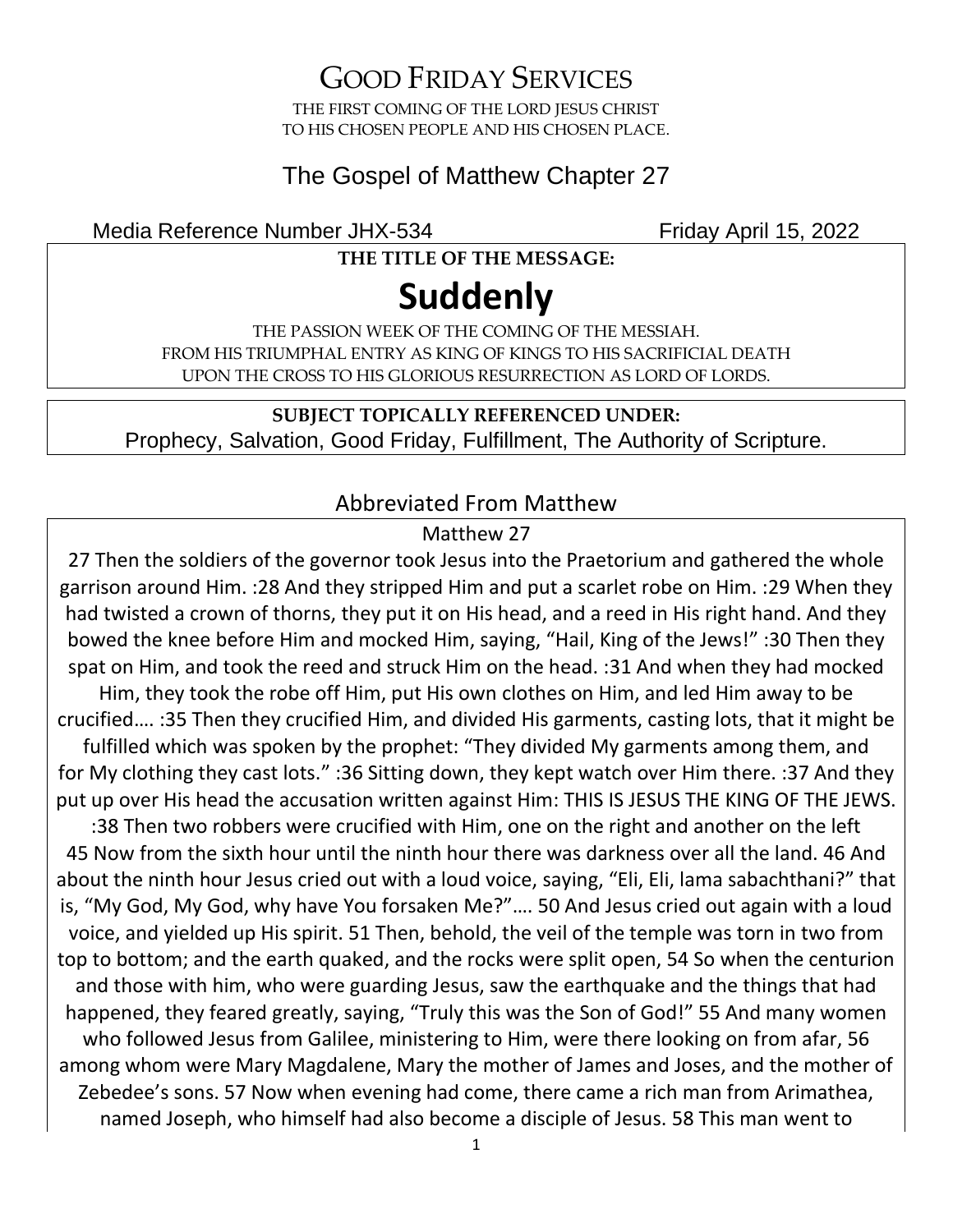Pilate and asked for the body of Jesus. Then Pilate commanded the body to be given to him. 59 When Joseph had taken the body, he wrapped it in a clean linen cloth, 60 and laid it in his new tomb which he had hewn out of the rock; and rolling a large stone against the door of the tomb, departed.

### **The Setting of Dates & The Making of Appointments**

John 18:36-37

Jesus answered (Pilate), "My kingdom is not of this world. If My kingdom were of this world, My servants would fight, so that I should not be delivered to the Jews; but now My kingdom is not from here." 37 Pilate therefore said to Him, "Are You a king then?" Jesus answered, "You say rightly that I am a king. For this cause I was born, and for this cause I have come into the world, that I should bear witness to the truth. Everyone who is of the truth hears My voice."

# Suddenly - we discover that everything that Jesus Christ had said about Himself was now happening!

Matthew 20:28 "The Son of Man did not come to be served, but to serve, and to give His life a ransom for many."

### **Suddenly – Because of The Cross**

1.) Suddenly perfection had arrived

During His entire ministry life Jesus had been tested, mocked, questioned, scorned, and rejected - - but by whom?

It wasn't the common people. They loved Him.

Mark 12:37b-40

And the common people heard Him gladly. 38 Then He said to them in His teaching, "Beware of the scribes, who desire to go around in long robes, love greetings in the marketplaces, 39 the best seats in the synagogues, and the best places at feasts, 40 who devour widows' houses, and for a pretense make long prayers. These will receive greater condemnation."

It was the religious hypocrites that condemned Jesus at every turn.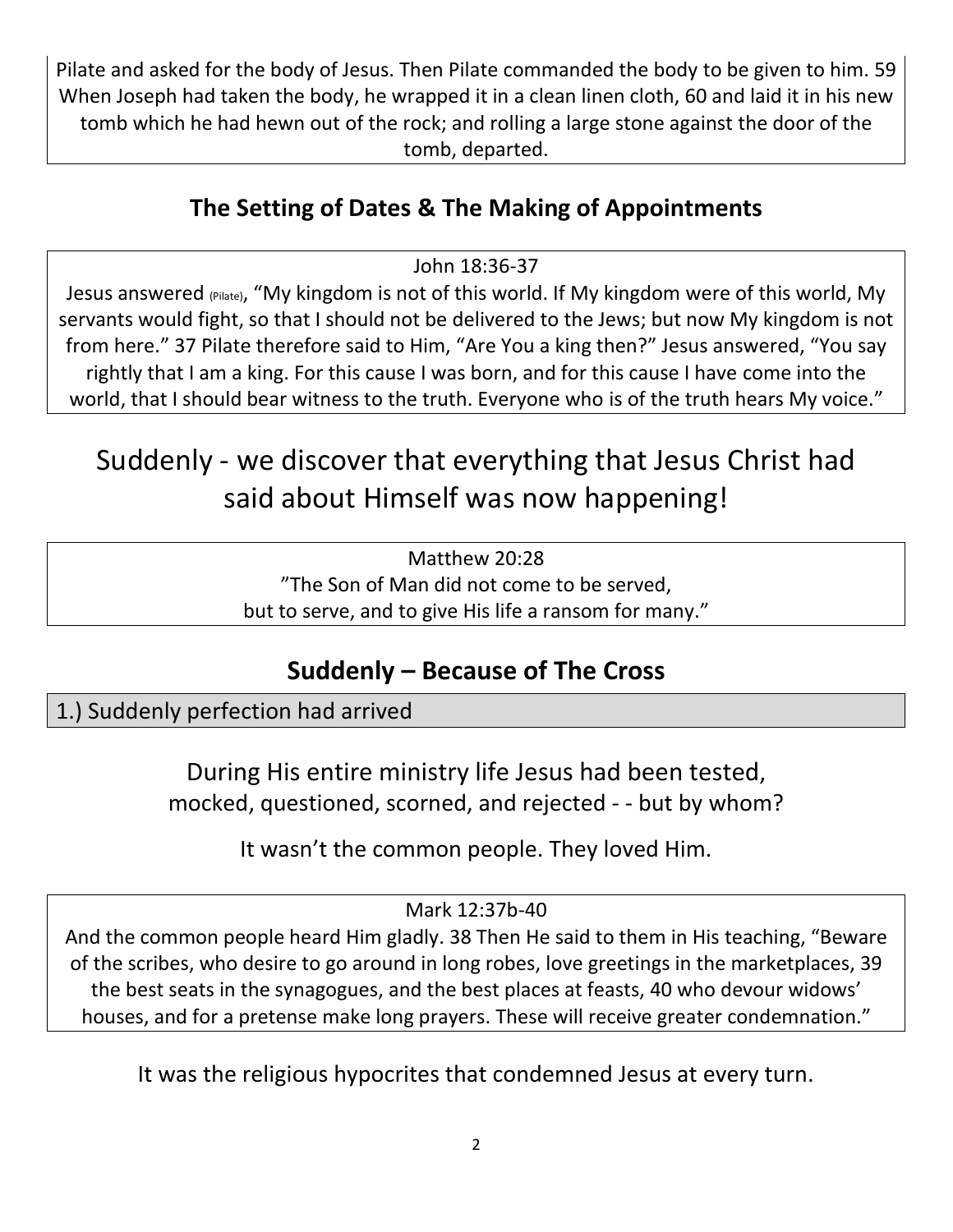But Jesus Christ Had Been Tested and Proven By the Law. By the Priesthood. By the Wicked.

### **It was the sinners who loved Him**

It's Jesus Christ Who said that:

He was going to be rejected, beaten, whipped, spit on, beard torn from His cheeks and crucified – and it became a historical fact!

#### Isaiah 53:3-5

He is despised and rejected by men, A Man of sorrows and acquainted with grief. And we hid, as it were, our faces from Him; He was despised, and we did not esteem Him. 4 Surely He has borne our griefs And carried our sorrows; Yet we esteemed Him stricken, Smitten by God, and afflicted. 5 But He was wounded for our transgressions, He was bruised for our iniquities; The chastisement for our peace was upon Him, and by His stripes we are healed.

Isaiah 53:10a

Yet it pleased the LORD (the Godhead) to bruise Him; when He has put Him to grief. When You (the Godhead) make His soul an offering for sin,

### **Suddenly – Because of The Cross**

2.) Suddenly the price was paid

It's Jesus Christ Who said that:

Everything written about Him in the Bible was going to come to pass exactly as the Hebrew Prophets foretold - and it became a historical fact!

Luke 24:44-45

Then Jesus said to them, "These are the words which I spoke to you while I was still with you, that all things must be fulfilled which were written in the Law of Moses and the Prophets and the Psalms concerning Me." 45 And He opened their understanding, that they might comprehend the Scriptures.

John 14:31a that the world may know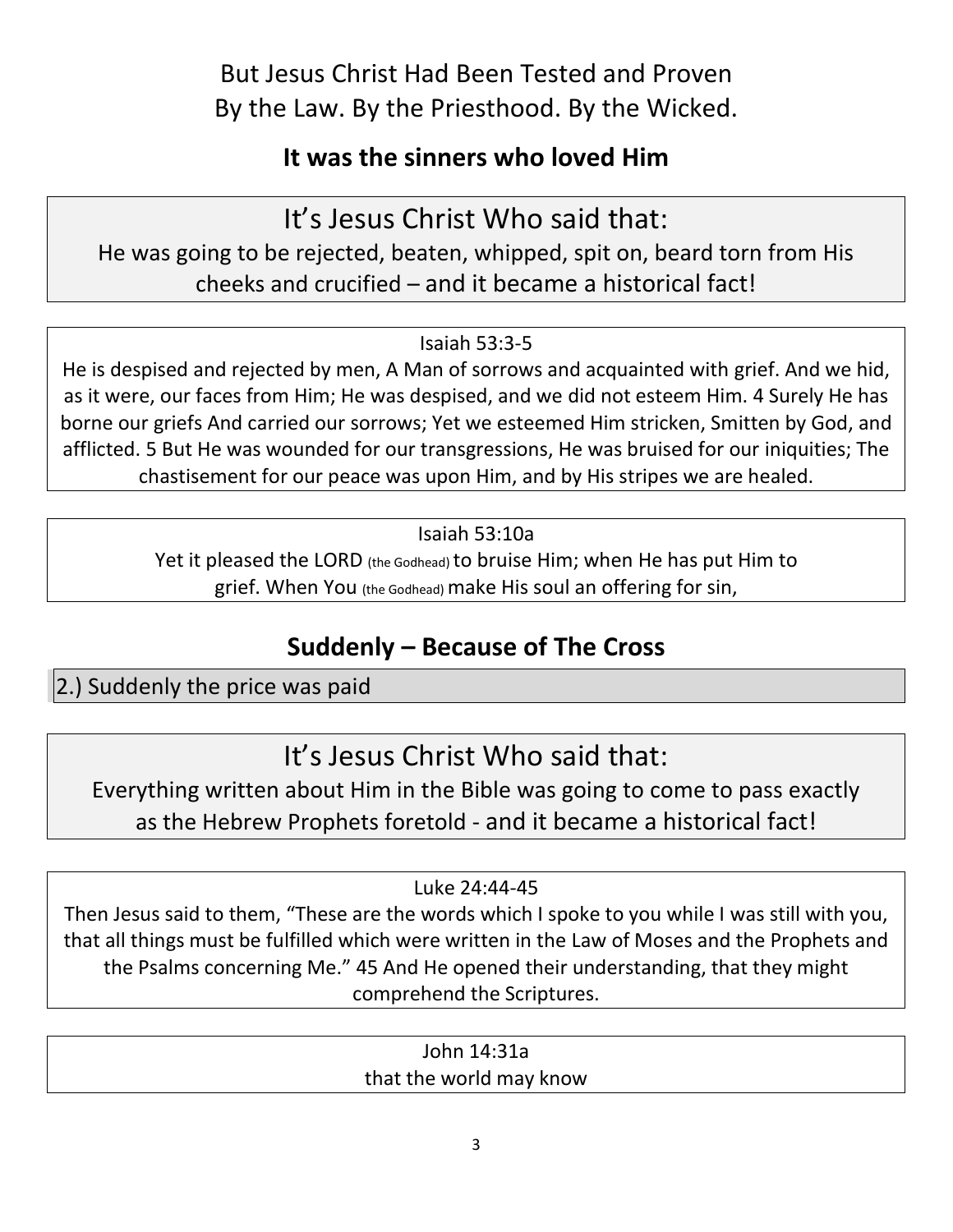The Official Record of Jesus' Crucifixion Falls under 'The Freedom of Information Act" if you will.

The events of the crucifixion and his suffering and his death.

In His Agony – Jesus Prayed To The Father and asked for something impossible / Jesus prayed for the impossible to happen.

### Jesus prayed "If there was any other way for mankind to be saved – let that be done?"

It's Jesus Christ Who said that: No one would be able to take His life from Him, but that He would allow Himself to die when He decided to die!

John 10:17-18

"Therefore My Father loves Me, because I lay down My life that I may take it again. 18 No one takes it from Me, but I lay it down of Myself. I have power to lay it down, and I have power to take it again. This command I have received from My Father."

Isaiah 50:6

I gave My back to those who struck Me, And My cheeks to those who plucked out the beard; I did not hide My face from shame and spitting.

### **Suddenly – Because of The Cross**

3.) Suddenly forgiveness is available

"Father, Forgive them, they know not what they are doing"

### The Bible teaches us that - right now every human being is living with a death notice assigned to us. Each of us is living in a state of condemnation {unforgiveness}.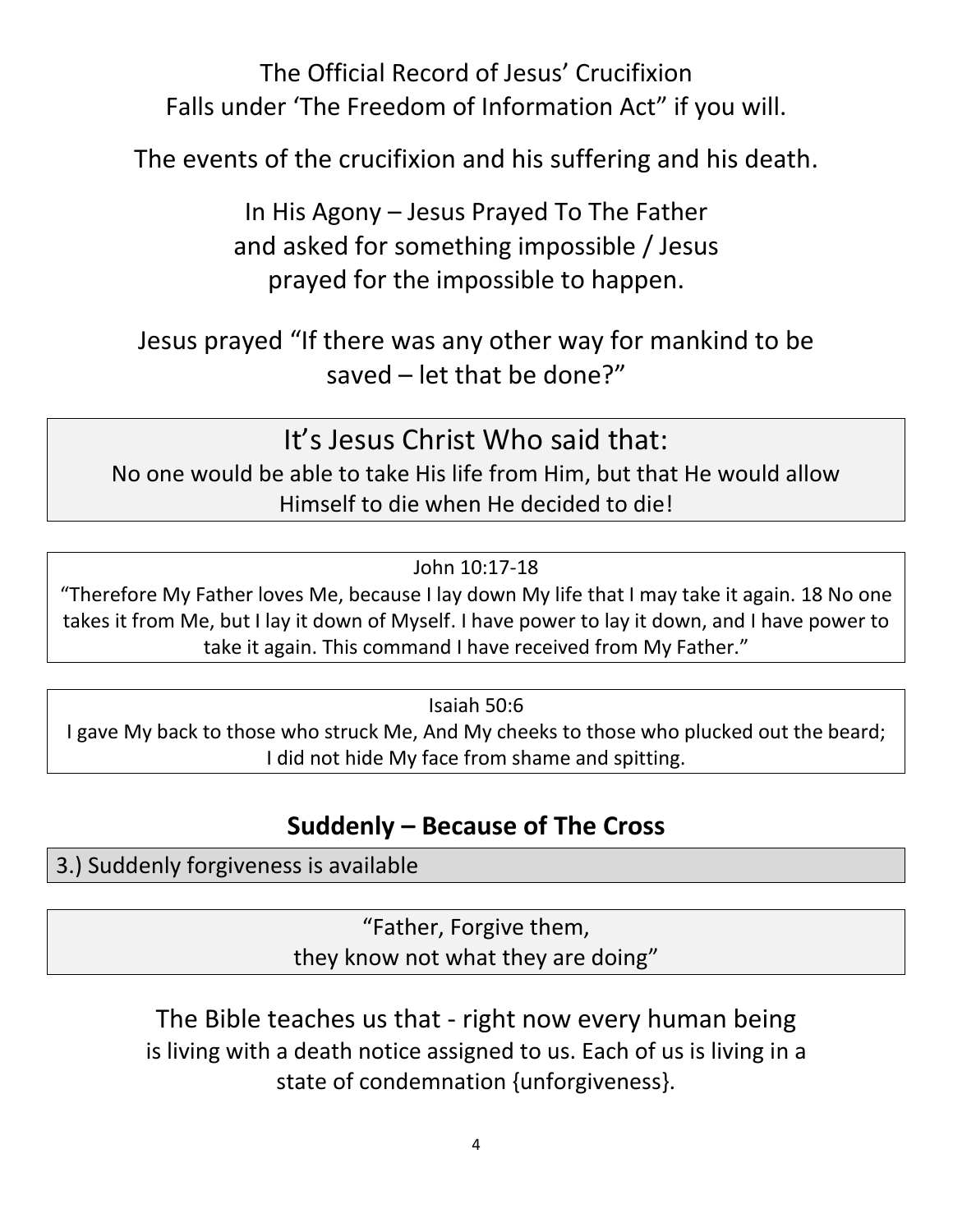#### That every human being living right now apart from Jesus Christ is unforgiven.

Jesus' death on the cross was fully and perfectly played out exactly according to the scriptures…

1 John 1:9 If we confess our sins, He is faithful and just to forgive us our sins and to cleanse us from all unrighteousness.

1 Corinthians 15:3

For I delivered to you first of all that which I also received: that Christ died for our sins according to the Scriptures, 4 and that He was buried, and that He rose again the third day according to the Scriptures,

Colossians 1:14 King James Version In whom we have redemption through his blood, even the forgiveness of sins:

### It's Jesus Christ Who said that:

His hands and His feet would be nailed to a Roman (gentile) cross!

Psalm 22:13-16

They gape at Me with their mouths, like a raging and roaring lion. 14 I am poured out like water, and all My bones are out of joint; My heart is like wax; it has melted within Me. 15 My strength is dried up like a potsherd, and My tongue clings to My jaws; You have brought Me to the dust of death. 16 For dogs have surrounded Me; the congregation of the wicked has enclosed Me. They pierced My hands and My feet;

## It's Only Jesus Christ Who is God the Son

Who said that He would die, only to be resurrected to life

and to tell us about it!

Revelation 1:17-18

"…I am the First and the Last. 18 I am He who lives, and was dead, and behold, I am alive forevermore. Amen. And I have the keys of Hell and of Death.

> Hinduism doesn't have a god who has died for them. Islam doesn't have a god who has died for them.